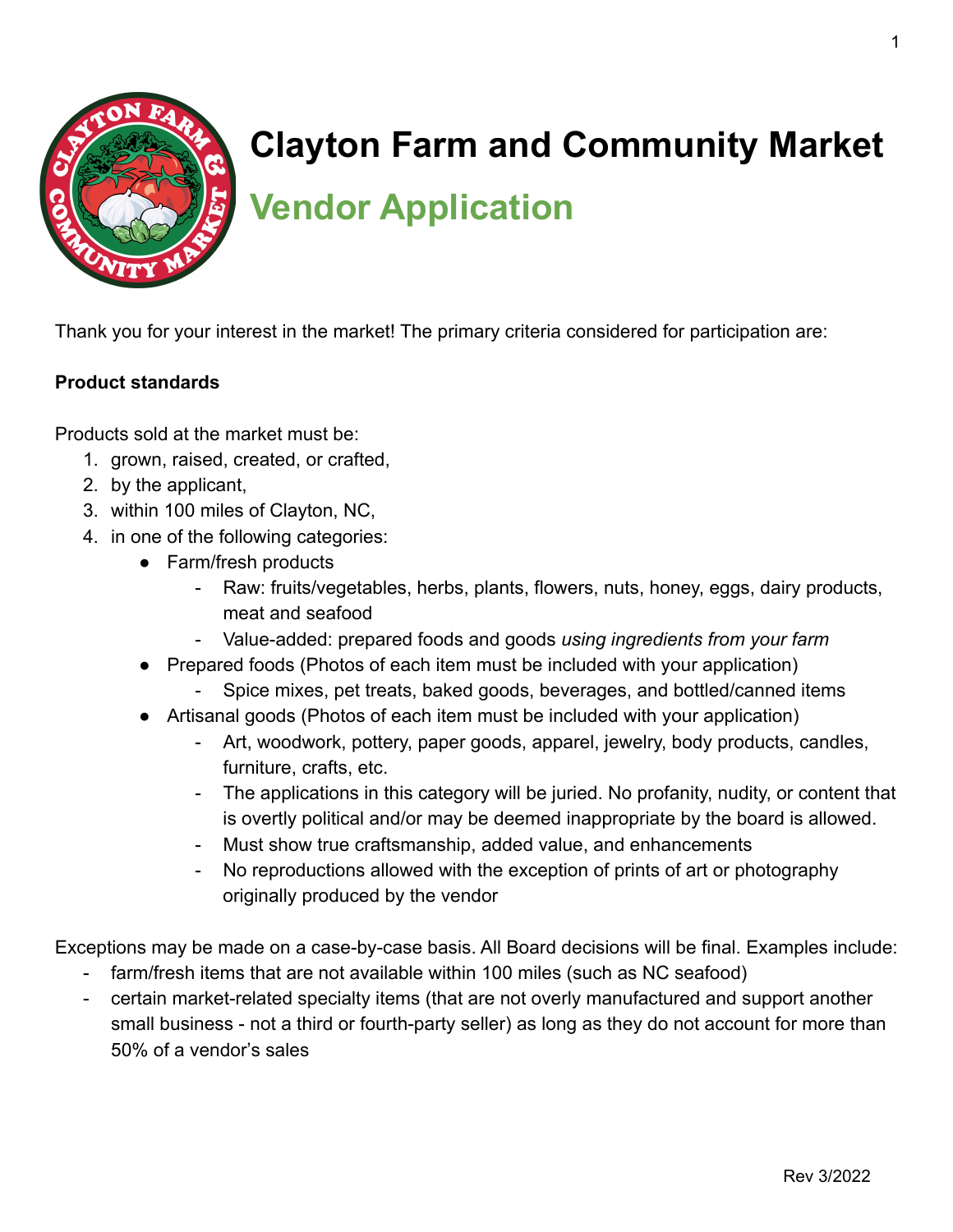## **Local, State, and Federal Regulations**

Proper documentation of compliance with any regulations related to your products must be included with this application. Common examples include:

- *home processor/kitchen inspection* for ALL baked goods, jams/jellies, candies, dried mixes, spices, some sauces/liquids, and pickles/acidified food
- *meat handlers license* for any vendor receiving and/or storing, transporting and/or selling fully marked and labeled meat and/or poultry

### **NC Sales and Use Tax Certificate**

Per North Carolina laws, businesses engaged in one or more of the activities listed at www.ncdor.gov/taxes-forms/sales-and-use-tax/sales-and-use-tax-registration must obtain a Certificate of Registration. This certificate *must be included* with the market application.

#### **Number of current vendors**

- Besides fruits and vegetables, a maximum of TWO vendors per market may sell the same product; exceptions may be made on a case-by-case basis.
- The market will maintain a minimum of 50% farm/food vendors.
- In the event we cannot accommodate you at the time of your application, you may be placed on a sub list or wait list.
- A vendor who is approved to attend market full-time may be demoted to part-time in the event of vendor absences. In addition, vendors who fail to respond to weekly RSVP emails on time may forfeit their space that week to a vendor on a sub or wait list.

 $\_$ 

| <b>YOUR INFORMATION</b> |                                                                                     |
|-------------------------|-------------------------------------------------------------------------------------|
|                         |                                                                                     |
|                         | Contact Name: Contact Name: Contact Name: Contact Name: Contact Name: Contact Name: |
|                         |                                                                                     |
|                         |                                                                                     |
|                         |                                                                                     |
|                         |                                                                                     |

\_\_\_\_\_\_\_\_\_\_\_\_\_\_\_\_\_\_\_\_\_\_\_\_\_\_\_\_\_\_\_\_\_\_\_\_\_\_\_\_\_\_\_\_\_\_\_\_\_\_\_\_\_\_\_\_\_\_\_\_\_\_\_\_\_\_\_\_\_\_\_\_\_\_\_\_\_\_\_\_\_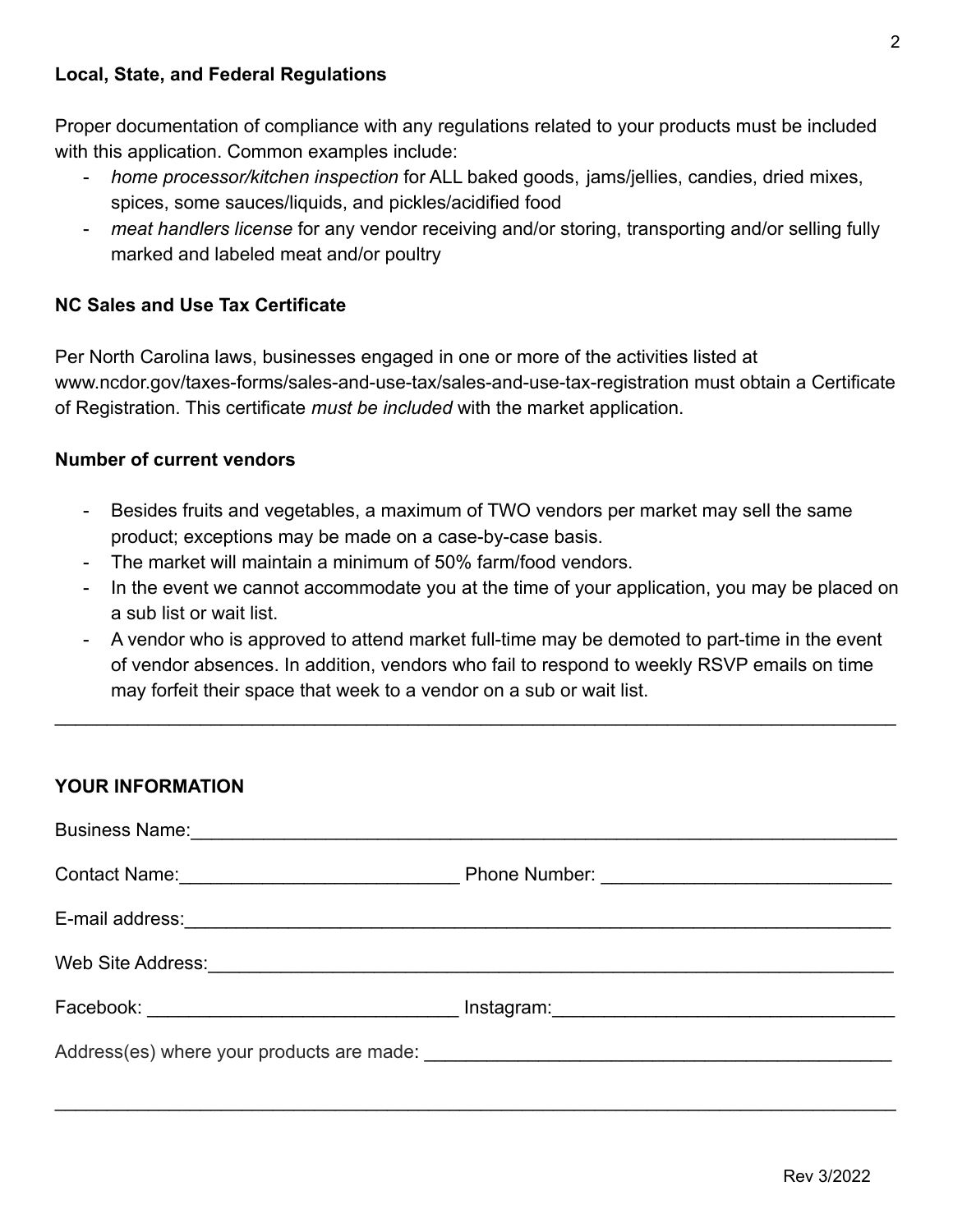## **List all items you are requesting to sell in each category below.**

**Farm/fresh products**. All items listed here must be grown/raised by YOU. Any exceptions you want to request must be listed separately, on PAGE 5 of this application.

Prepared foods: All items listed here must be handmade by YOU. Any exceptions you want to request must be listed separately, on PAGE 5 of this application.

Artisanal goods: All items listed here must be handmade by YOU. Any exceptions you want to request must be listed separately, on PAGE 5 of this application.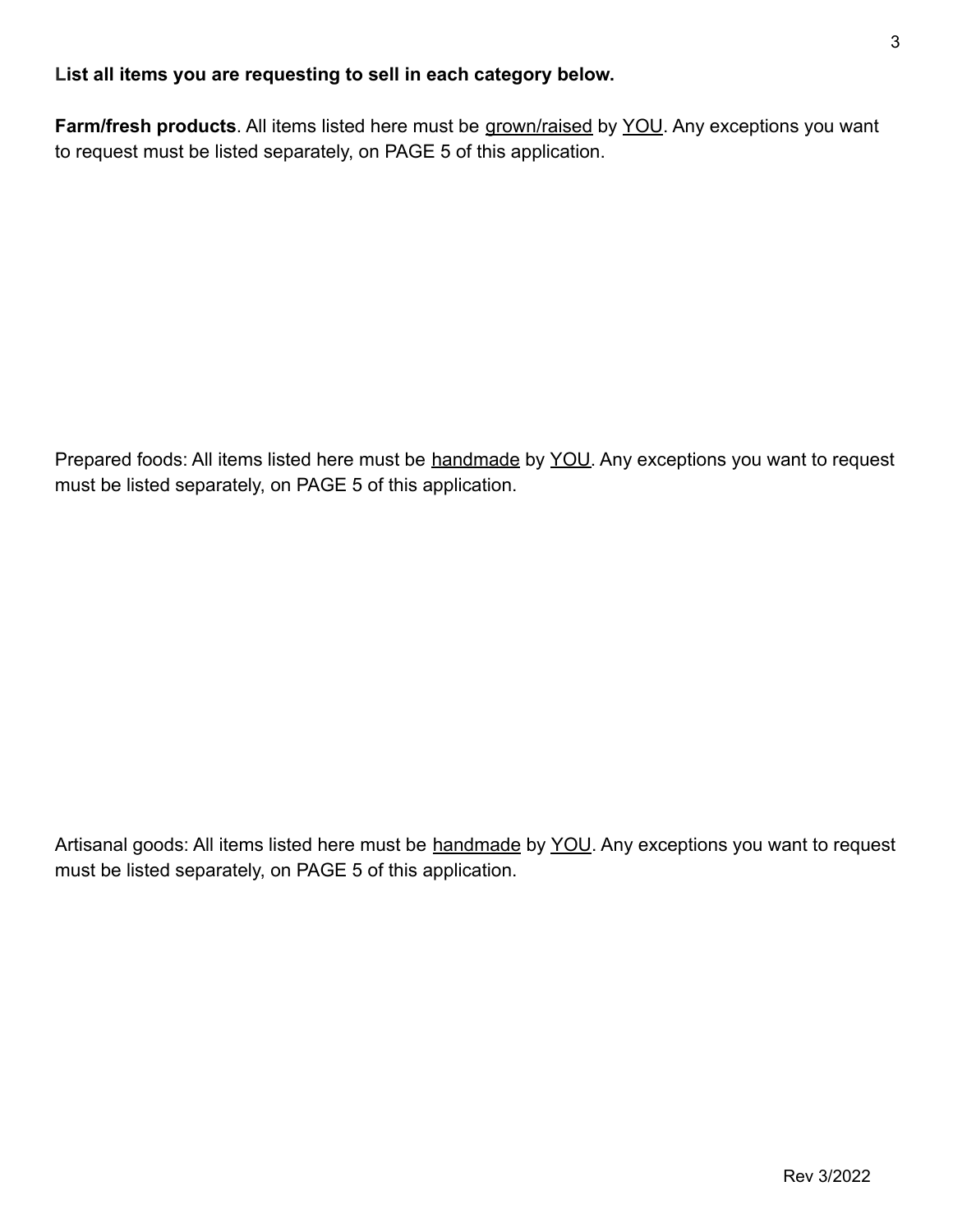#### **APPLICATION CHECKLIST**



#### **DESIRED ATTENDANCE**



*\*A full-time vendor may be demoted to part-time in the event of vendor absences, based on the number of vendors on the waiting list with a similar product.*

Regular Markets: April-December, 9 am-1 pm./Winter markets: January-March, 10 am-1 pm

#### **TERMS OF AGREEMENT**

Signing this application indicates that I have read and agree to abide by the guidelines of the Clayton Farm and Community Market. Signing this application indicates that I understand that the information provided above can be shared via the CFCM newsletter and social media accounts. Signing this application indicates that I understand that CFCM strongly encourages all vendors to carry their own liability insurance policy. My signature further indicates that I have read, and that I understand and agree to the following waiver of liability: *The undersigned does hereby release from all liability and agree to hold harmless the Clayton Farm and Community Market, the CFCM Board of Directors, and the Town of Clayton for any injury or damage suffered or incurred by the undersigned or by employees, volunteers, or representatives of the undersigned in their activities upon the premises of the Clayton Farm and Community Market. The undersigned also agrees to exonerate and hold harmless the Town of Clayton from any and all liability for injury or damage to their persons caused by the activities of the undersigned or its employees, volunteers, or representatives upon said premises, including, but not limited to, any costs, including attorneys' fees, incurred by the Town of Clayton in defense thereof.*

Vendor Signature: \_\_\_\_\_\_\_\_\_\_\_\_\_\_\_\_\_\_\_\_\_\_\_\_\_\_\_\_\_\_\_\_\_\_\_\_\_\_ Date: \_\_\_\_\_\_\_\_\_\_\_\_\_\_\_\_\_

Vendor Printed Name:

**Please email this application and all attachments and photos to [info@cfcmnc.org](mailto:info@cfcmnc.org)**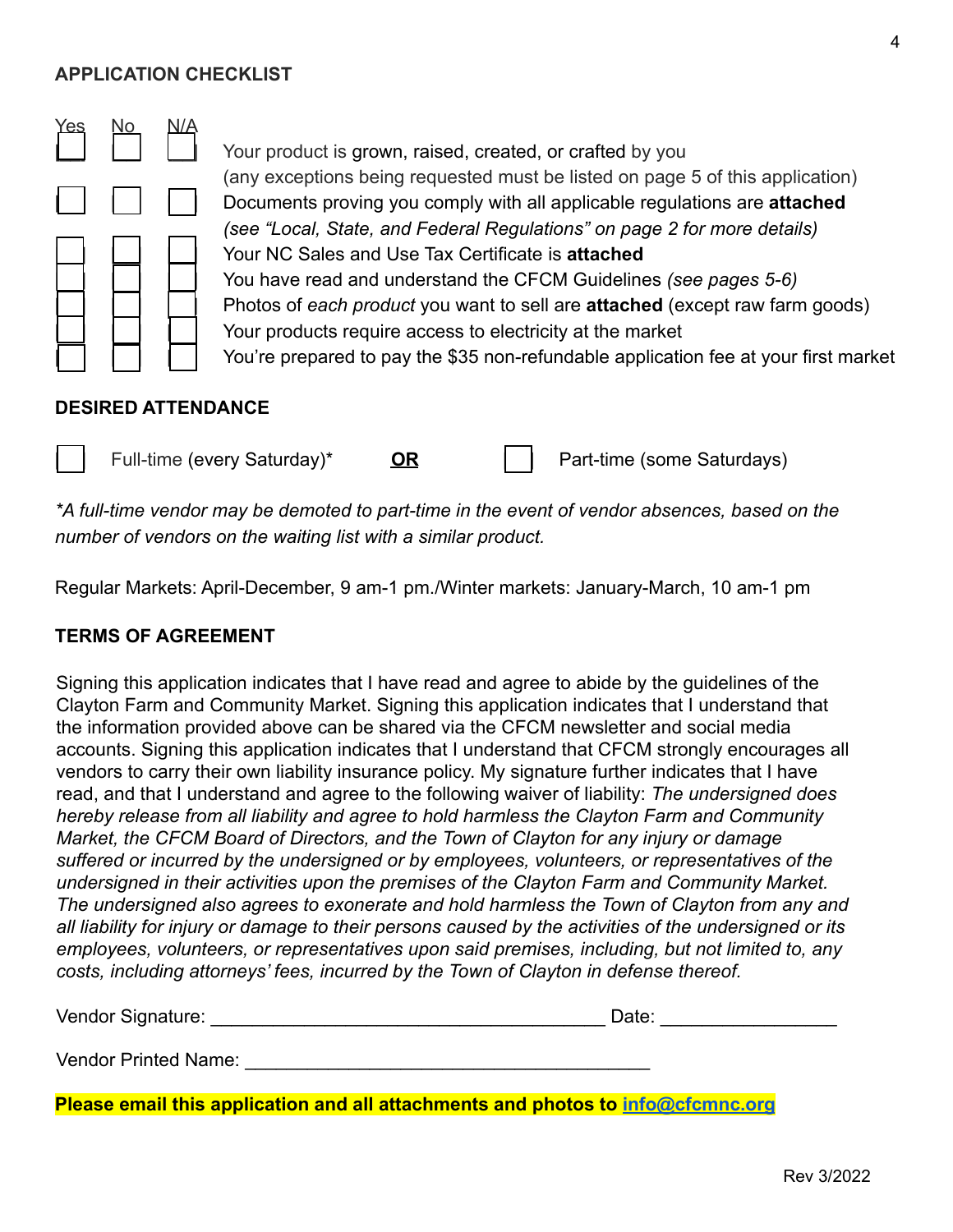## **REQUEST FOR EXCEPTION**

All products being sold at the Clayton Farm and Community Market must be grown, raised, created, or crafted by the applicant within 100 miles of Clayton, NC.

Exceptions may be made on a case-by-case basis. All Board decisions will be final. Examples include:

- farm/fresh items that are not available within 100 miles (such as NC seafood)
- certain market-related specialty items (that are not overly manufactured and support another small business - not a third or fourth-party seller) as long as they do not account for more than 50% of a vendor's sales

Any exceptions you want to request must be listed below for the Board's consideration: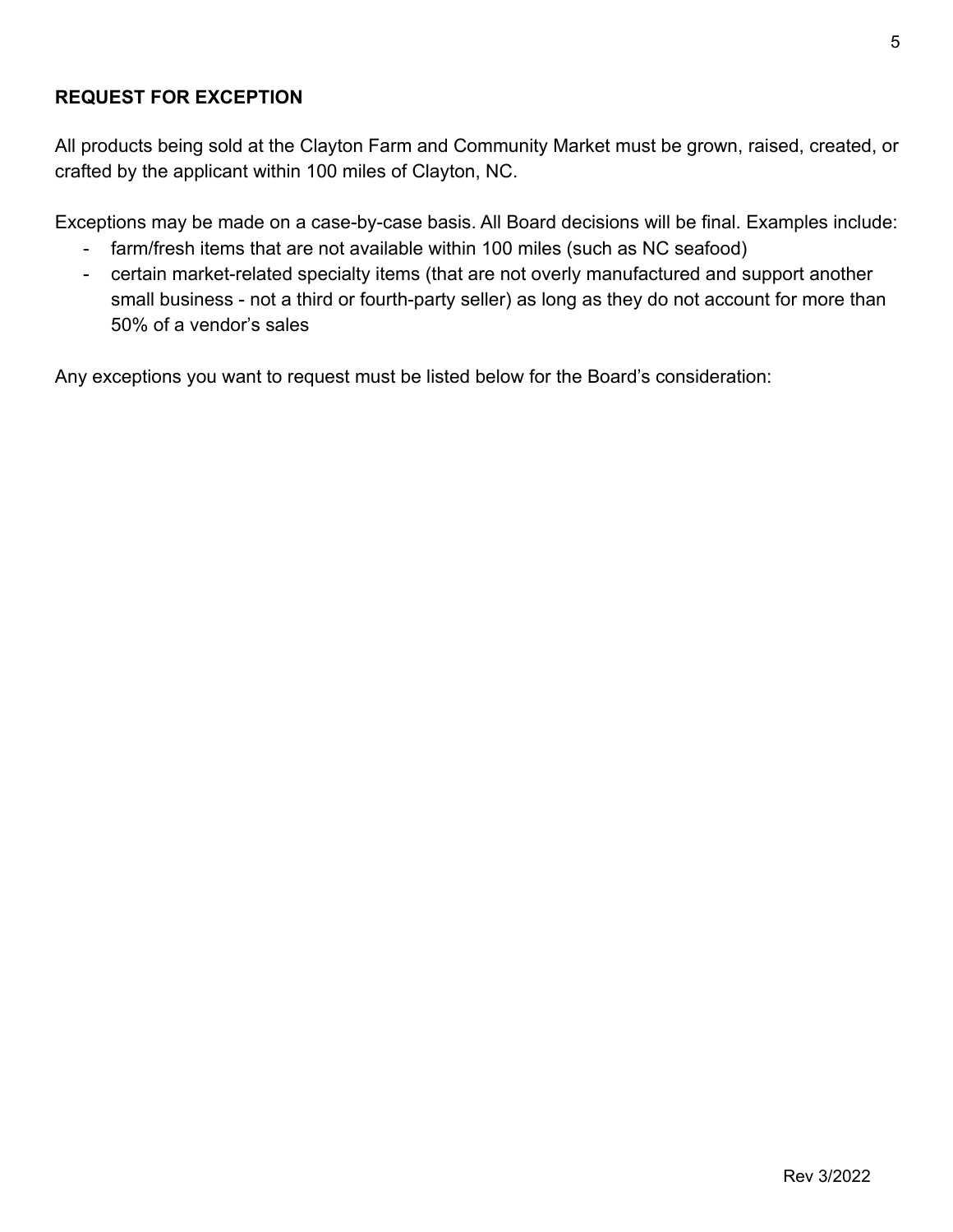

# **Clayton Farm and Community Market**

**Guidelines**

### **Welcome to the Clayton Farm and Community Market (CFCM)**

Thank you for choosing us! The following guidelines will be revised and updated as needed, and may be modified according to the season and products being sold. We welcome your ideas and suggestions at any time. We are a year-round market open April-December, 9am-1pm, and January-March, 10am-1pm.

## **Application**

All applications will be voted on by the CFCM Board of Directors. If the board approves an application, the vendor will be added to the market email list and receive weekly market RSVP emails. If the Board does not approve an application, the applicant will receive an email explaining why. Onsite inspections may be required at the request of the Board if there are questions or concerns about how an item is being produced.

#### **Fees**

The market can only accept cash or check at this time (but other options are coming soon).

Market application fee:

- \$35.00
- payable at the vendor's first market appearance each season
- applications must be re-submitted annually

Daily market fees are collected onsite during the market day:

- \$10.00 Farm/fresh and prepared/value-added food vendors
- \$20.00 Artisan, artist, craft vendors

All non-sufficient checks will be assessed an NSF fee payable to CFCM based on bank costs to the market.

#### **Sales**

At the market, vendors may be asked to complete an anonymous sales report for the day. This information is used to track combined total sales for the day, not to track individual vendor sales. This information may be needed for grant opportunities or other reporting beneficial to the market.